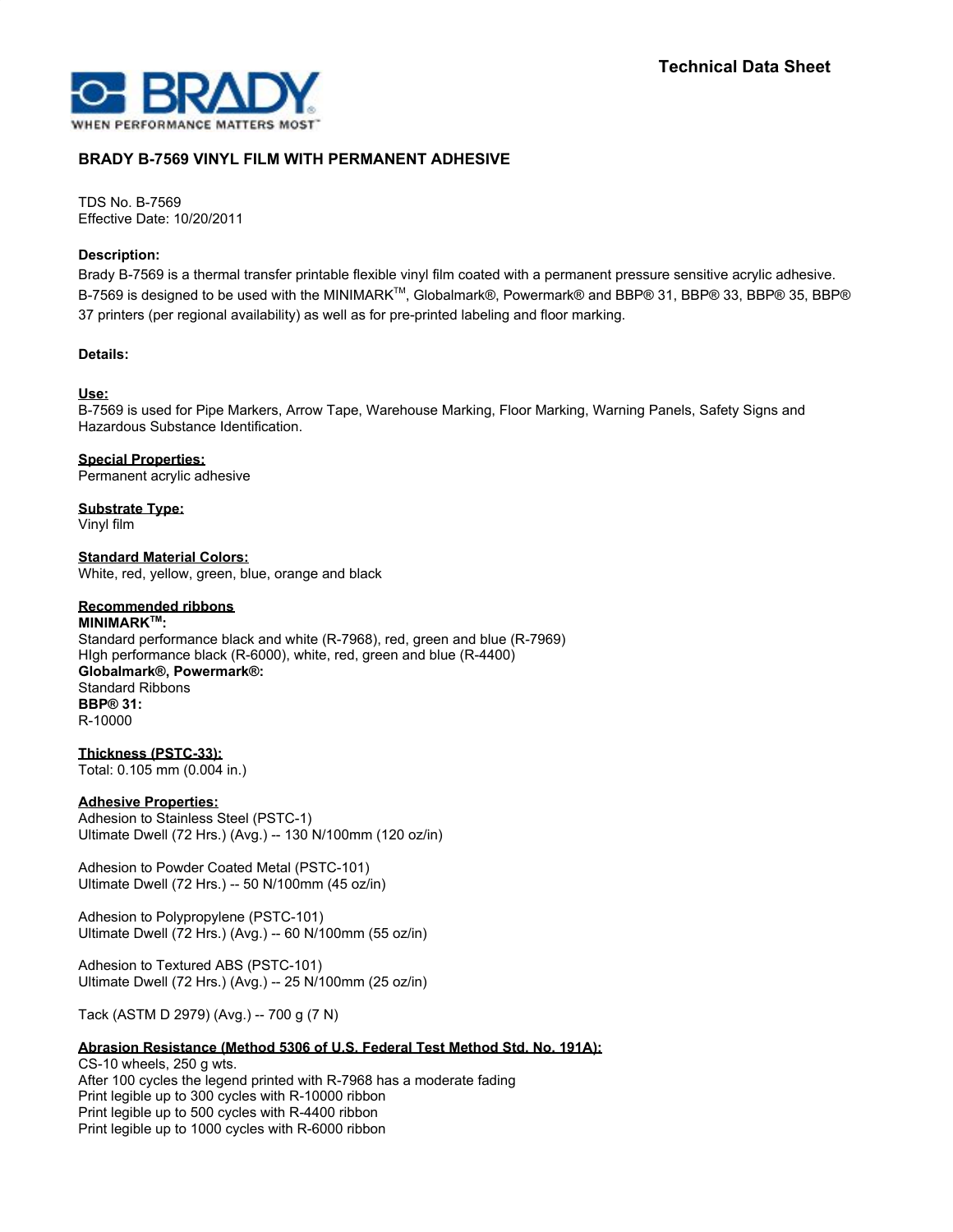#### **Minimum Application Temperature**

10°C (50°F)

#### **Service Temperature**

-20°C to 75°C (-4°F to 167°F)

#### **Average Outdoor Durability:**

Up to 3 years (Average expected outdoor life of product will depend on user definition of failure, climatic conditions, mounting techniques, and material color.)

#### **Chemical Resistance:**

Samples were printed with the standard performance ribbons R-7968/R-7969 and the high performance ribbons R-6000/R-4400 using the MINIMARK™ thermal transfer printer. Additional samples were printed with the R-10000 ribbon using the BBP® 31 thermal transfer printer. Printed samples were laminated to aluminum and allowed to dwell 24 hours prior to testing. Testing conducted at room temperature. Testing consisted of 5 cycles of 10 minute immersions in the specified test fluid followed by a 30 minute recovery period. After final immersion the samples were rubbed 10 times with a cotton swab saturated with test fluid.

| <b>Reagent</b>               | R-10000 Ribbons |                 | <b>Standard Performance</b><br><b>Ribbons</b> |                 | <b>High Performance Ribbons</b> |                 |
|------------------------------|-----------------|-----------------|-----------------------------------------------|-----------------|---------------------------------|-----------------|
|                              | <b>Dip Test</b> | <b>Rub Test</b> | <b>Dip Test</b>                               | <b>Rub Test</b> | <b>Dip Test</b>                 | <b>Rub Test</b> |
| <b>Acids</b>                 |                 |                 |                                               |                 |                                 |                 |
| 30% Sulfuric Acid            | <b>NE</b>       | <b>NE</b>       | <b>NE</b>                                     | <b>NE</b>       | <b>NE</b>                       | <b>NE</b>       |
| 10% Sulfuric Acid            | <b>NE</b>       | <b>NE</b>       | <b>NE</b>                                     | <b>NE</b>       | <b>NE</b>                       | <b>NE</b>       |
| 30% Hydrochloric Acid        | <b>NE</b>       | <b>NE</b>       | <b>NE</b>                                     | <b>NE</b>       | <b>NE</b>                       | <b>NE</b>       |
| 10% Hydrochloric Acid        | <b>NE</b>       | <b>NE</b>       | <b>NE</b>                                     | <b>NE</b>       | <b>NE</b>                       | <b>NE</b>       |
| <b>Glacial Acetic Acid</b>   | F               | F               | $\mathsf F$                                   | F               | F                               | F               |
| 5% Acetic Acid               | <b>NE</b>       | <b>NE</b>       | <b>NE</b>                                     | <b>NE</b>       | <b>NE</b>                       | <b>NE</b>       |
| <b>Bases</b>                 |                 |                 |                                               |                 |                                 |                 |
| 50% NaOH                     | <b>NE</b>       | <b>NE</b>       | <b>NE</b>                                     | $\mathsf F$     | <b>NE</b>                       | <b>NE</b>       |
| 10% NaOH                     | <b>NE</b>       | <b>NE</b>       | <b>NE</b>                                     | <b>NE</b>       | <b>NE</b>                       | <b>NE</b>       |
| 10% Ammonia                  | <b>NE</b>       | <b>NE</b>       | <b>NE</b>                                     | <b>NE</b>       | <b>NE</b>                       | <b>NE</b>       |
| 5% Sodium Hypochlorite       | <b>NE</b>       | <b>NE</b>       | <b>NE</b>                                     | <b>NE</b>       | <b>NE</b>                       | <b>NE</b>       |
| 10% Sodium Chloride          | <b>NE</b>       | <b>NE</b>       | <b>NE</b>                                     | <b>NE</b>       | <b>NE</b>                       | <b>NE</b>       |
| <b>Cleaners and Solvents</b> |                 |                 |                                               |                 |                                 |                 |
| <b>MEK</b>                   | F               | F               | $\mathsf F$                                   | F               | F                               | F               |
| Acetone                      | F               | $\mathsf F$     | $\mathsf F$                                   | F               | F                               | F               |
| Toluene                      | F               | F               | F                                             | F               | F                               | F               |
| Methanol                     | <b>NE</b>       | F               | <b>NE</b>                                     | F               | <b>NE</b>                       | <b>NE</b>       |
| Isopropyl Alcohol            | <b>NE</b>       | <b>NE</b>       | <b>NE</b>                                     | $\mathsf F$     | <b>NE</b>                       | <b>NE</b>       |
| Heptane                      | <b>NE</b>       | <b>NE</b>       | <b>NE</b>                                     | <b>NE</b>       | <b>NE</b>                       | <b>NE</b>       |
| <b>Mineral Spirits</b>       | $\mathsf F$     | F               | <b>NE</b>                                     | <b>NE</b>       | <b>NE</b>                       | <b>NE</b>       |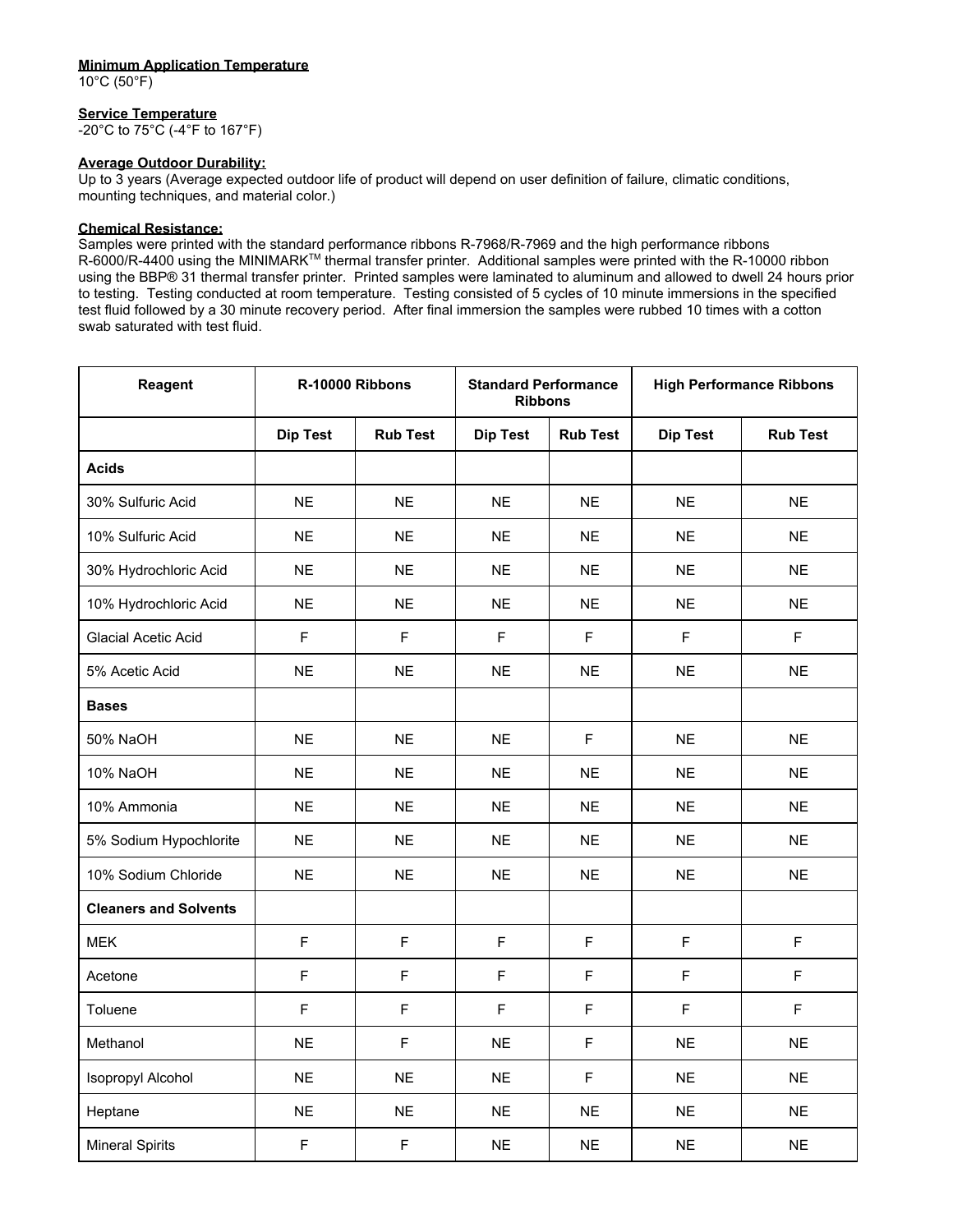| Turpentine                         | F          | F                 | <b>NE</b> | F         | <b>NE</b> | $\mathsf F$ |
|------------------------------------|------------|-------------------|-----------|-----------|-----------|-------------|
| Alconox®                           | <b>NE</b>  | <b>NE</b>         | <b>NE</b> | <b>NE</b> | <b>NE</b> | <b>NE</b>   |
| DI Water                           | <b>NE</b>  | <b>NE</b>         | <b>NE</b> | <b>NE</b> | <b>NE</b> | <b>NE</b>   |
| Ethanol                            | Not Tested | <b>Not Tested</b> | <b>NE</b> | <b>NE</b> | <b>NE</b> | <b>NE</b>   |
| Formula 409 <sup>®</sup>           | Not Tested | Not Tested        | <b>NE</b> | <b>NE</b> | <b>NE</b> | <b>NE</b>   |
| Bioact® EC-7R™                     | Not Tested | Not Tested        | F         | F         | F         | F           |
| Northwoods <sup>™</sup> Buzz Saw   | Not Tested | Not Tested        | <b>NE</b> | F         | <b>NE</b> | <b>NE</b>   |
| Fuels, Oils &<br><b>Lubricants</b> |            |                   |           |           |           |             |
| Diesel Fuel                        | <b>NE</b>  | <b>NE</b>         | <b>NE</b> | <b>NE</b> | <b>NE</b> | <b>NE</b>   |
| Gasoline                           | F          | F                 | F         | F         | F         | F           |
| ASTM #3 Oil                        | <b>NE</b>  | <b>NE</b>         | <b>NE</b> | <b>NE</b> | <b>NE</b> | <b>NE</b>   |
| SAE 20 Oil                         | <b>NE</b>  | <b>NE</b>         | <b>NE</b> | <b>NE</b> | <b>NE</b> | <b>NE</b>   |

NE = No Effect

F = Failed (affected sample)

Shelf Life and Fitness for Use: Product testing, customer feedback, and history of similar products, support a customer performance expectation of one year from the date of receipt for this product as long as this product is stored in its original packaging in an environment below 80°F (27°C) and 60% RH. However, it remains the responsibility of the user to assess the risk of using such product. We encourage customers to develop functional testing protocols that will qualify a product's fitness for use, in their actual applications.

## **Trademarks**:

ASTM: American Society for Testing and Materials (U.S.A) Alconox® is a registered trademark of Alconox Co. BBP® 31 is a registered trademark of Brady Worldwide, Inc. BIOACT® is a registered trademark of Brady Worldwide, Inc. EC-7R<sup>™</sup> is a trademark of Petroferm Inc. Formula 409® is a registered trademark of the Chlorox Company Globalmark® is a registered trademark of Brady Worldwide, Inc. MINIMARK<sup>™</sup> is trademark of Brady Worldwide, Inc. Northwoods<sup>™</sup> is a trademark of the Superior Chemical Corporation PSTC: Pressure Sensitive Tape Council (U.S.A.) Powermark® is a registered trademark of Brady Worldwide, Inc. SAE: Society of Automotive Engineers (U.S.A.)

**Note**: All values shown are averages and should not be used for specification purposes.

Test data and test results contained in this document are for general information only and shall not be relied upon by Brady customers for designs and specifications, or be relied on as meeting specified performance criteria. Customers desiring to develop specifications or performance criteria for specific product applications should contact Brady for further information.

Product compliance information is based upon information provided by suppliers of the raw materials used by Brady to manufacture this product or based on results of testing using recognized analytical methods performed by a third party, independent laboratory. As such, Brady makes no independent representation or warranties, express or implied, and assumes no liability in connection with the use of this information.